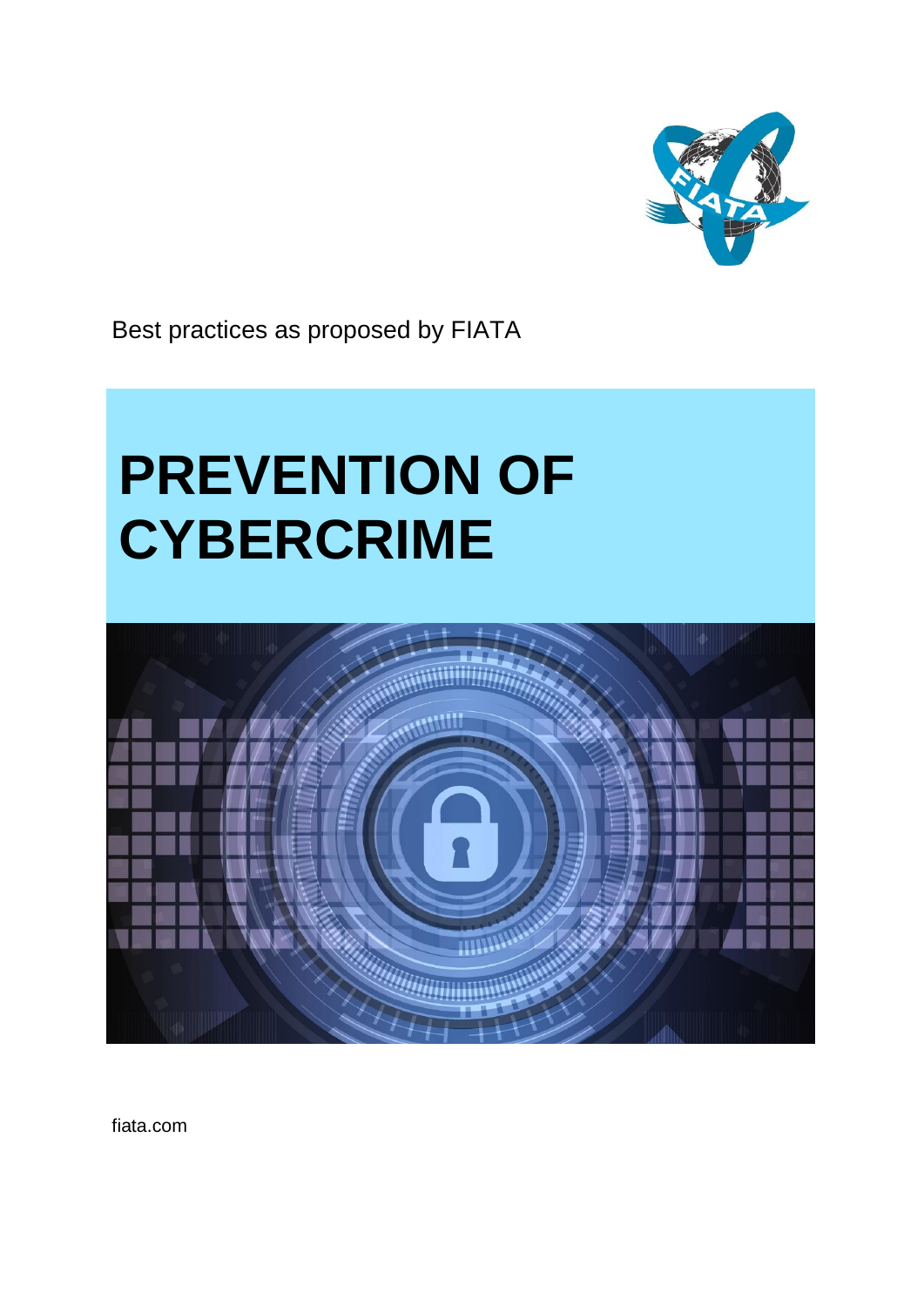

### **DISCLAIMER**

It should be borne in mind that this document does NOT include any legal advice. It is suggested that readers seek advice from legal professionals if they have any question about data-protection laws or other legal-related topics.

It should be noted that these best practices mainly include general guidelines from a risk-management perspective, not technical advice. Companies should adjust and implement the recommended measures based on its specific corporate structure, business models and risk management requirements, as well as seek advice from national authorities, FIATA Association Members or technical experts for technical assistance.

FIATA accepts no responsibility whatsoever for the consequences of the use of the information contained in this document.

**For further information about the activities of FIATA Advisory Body Legal Matters or to make comments about this guide, please contact the FIATA Secretariat [info@fiata.com](mailto:info@fiata.com)**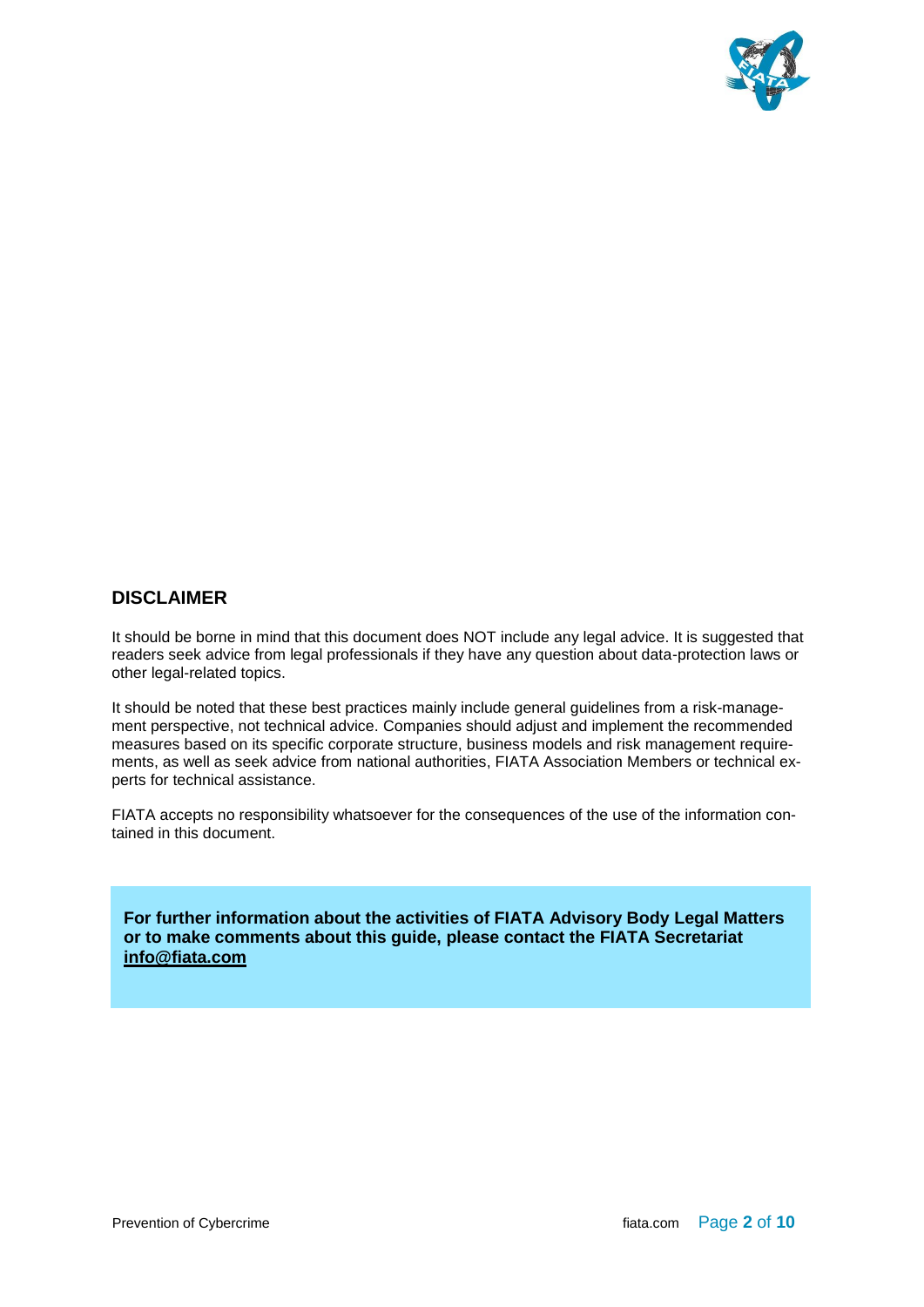

Best practices as proposed by FIATA

# **PREVENTION OF CYBERCRIME**

FIATA Advisory Body Legal Matters (ABLM) has produced this best practice guide to assist both FIATA Association Members and Individual Members as well as the global logistics and freight forwarding industry at large.

Legal issues are key for those operating in the area of freight forwarding whether in their own jurisdiction or internationally. Keeping forwarders advised of legal developments around the world is therefore of prime importance for ABLM as is advising the association of action it may take in relation to legal developments to protect the interests of its members.

ABLM has 12 members and many co-opted members from around the globe, all of whom are experienced law practitioners, professors or active freight forwarders. ABLM meets two times a year at the HQ Session in Zurich and at the Annual World Congress, both are open sessions welcoming the participation of global forwarders.

Issue experts in ABLM have reported to FIATA members in the past several ABLM sessions the increase of cybercrimes in the industry. Participants in the sessions showed great interests to the topic and requested advices in lowering risks for cyber-attacks.

The risk of cybercrime to the international transport and logistics industry is increasing in conjunction with the growing application of information technology. Customer-, price-, and transport-data are being stored increasingly digitally today as logistics service providers are becoming data-driven organisations, which however also increases the likelihood of an attack on the digital infrastructure.

The past years witnessed a series of reports on cyber-attacks to leading enterprises in the industry, causing severe delay in the supply chain and financial loss. It should be noted that most of these enterprises are not direct targets of these attacks, but random victims. In case the attack breaks through, the enterprises need to devote substantial amounts of time and capital to stop the attack, inform clients, rearrange the supply chain and make up for other consequences.

Legislation in many jurisdictions now expressly stipulates that enterprises should protect confidential data and/or personal data. For instance, the EU General Data Protection Regulation (GDPR) requires holders of personal data of EU citizens to take certain measures in processing and transferring data, and to notify customers and authorities in case of serious data breaches. International logistics providers and freight forwarders are very likely to fall within the application scope of this legislation as they hold data on customers and shipments.

In view of requests from FIATA membership, the threats brought by cybercrime and requirements from new government policies and legislation, ABLM has prepared this document to raise awareness among FIATA members and the industry regarding the threats and risks of cybercrime, to recommend measures for assessing and mitigating the risk exposure and to suggest best practices in prevention of cybercrime.

FIATA's special thanks go to Mr Michael Yarwood of TT Club who made fundamental contributions to this paper.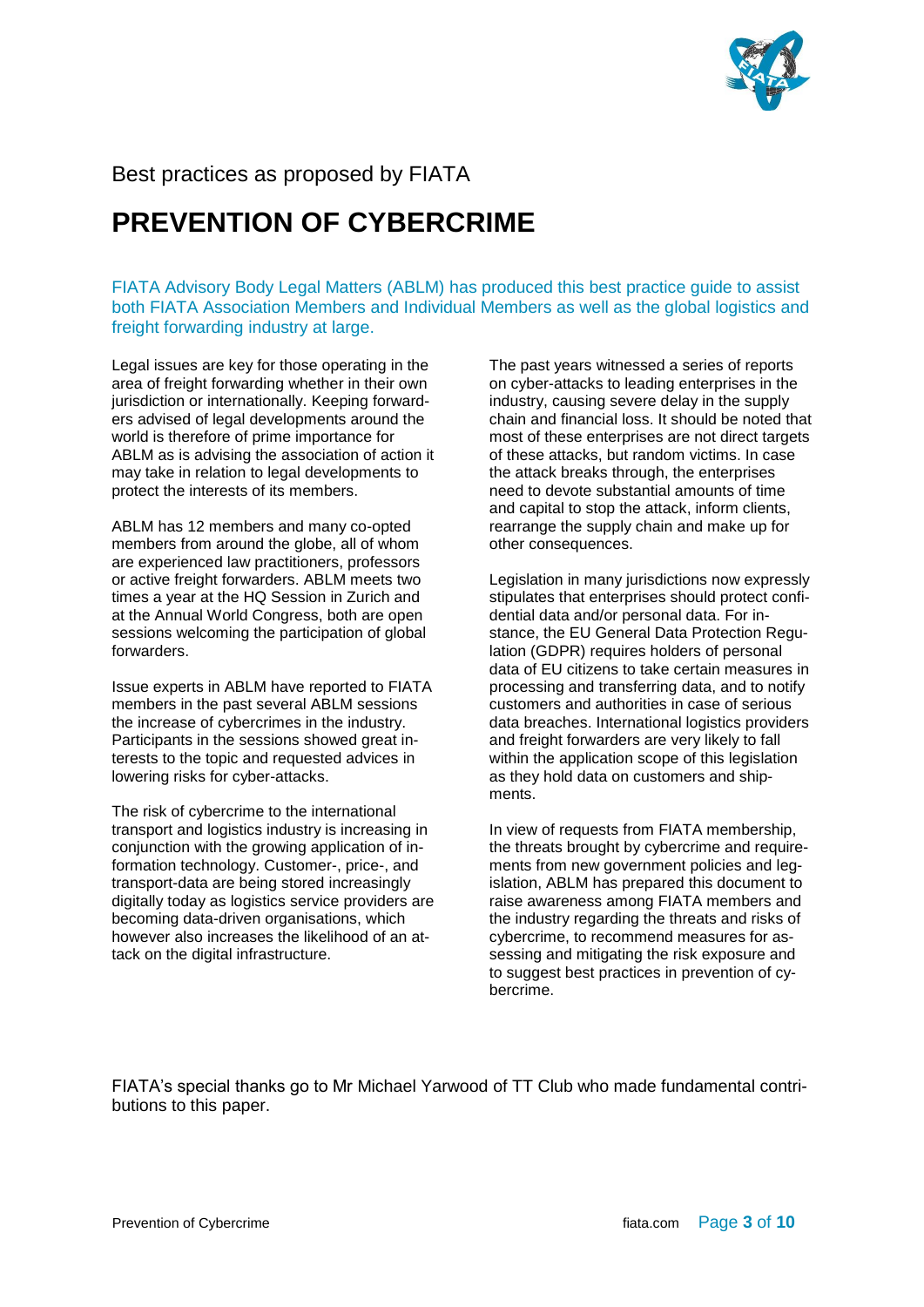

### **EXECUTIVE SUMMARY**

Cybercrime is a risk from of failure of information technology systems. It may take various forms, such as phishing, spear fishing, malware, mandate fraud or ransomware.

There have been many cyber-related incidents reported in the last 5 years, with a smaller number of very high profile cases within the logistics and freight forwarding sector.

With current business relying substantively on IT systems, disruption in or suspended operation of IT systems, breach in customer and shipment database can dramatically disrupt shipment operations, communication with clients, carriers and sub-contractors, resulting in monetary losses and possible legal liabilities.

Logistics service providers and freight forwarders are advised to:

- **Assess the risk exposure**: identify areas potentially exposed to a cyber-attack and operational vulnerability, in both information technology (IT) systems and operational technology (OT) systems
- **Adopt technical standards** such as ISO/IEC 27000-series standard or any national standards on information security for the logistics industry
- **Adopt general prevention measures** if any specific technical standard is unable to be implemented, such as:
	- $\checkmark$  Implementing layers of defence, such as physical security of hardware, management procedures, firewalls and architecture, computer policies, account management, security updates and antivirus solutions
	- $\checkmark$  Limit access to information within a company to a need-to-know basis
	- $\checkmark$  Adopt segregation and protocol-aware filtering techniques to protect critical systems
	- $\checkmark$  Employ network hardening measures, ensure patch management is adequate and proactively reviewed
	- $\checkmark$  Employ a removable device policy, for access and use of devices like USBs
	- $\checkmark$  Vet third party providers to ensure cyber security compliance
- **Develop business continuity plans** in the event of the need to respond to an attack
- **Implement measures to detect a cyber-attack** as quickly as possible
- **Form an emergency response team** with key personnel nominated
- **Organize constant training of the staff**: conduct frequent awareness briefings and training programmes to educate all employees on best practices, ensure that the regulatory requirements are known, understood and addressed
- **Ensure suitable insurance is in place** to provide business with a degree of protection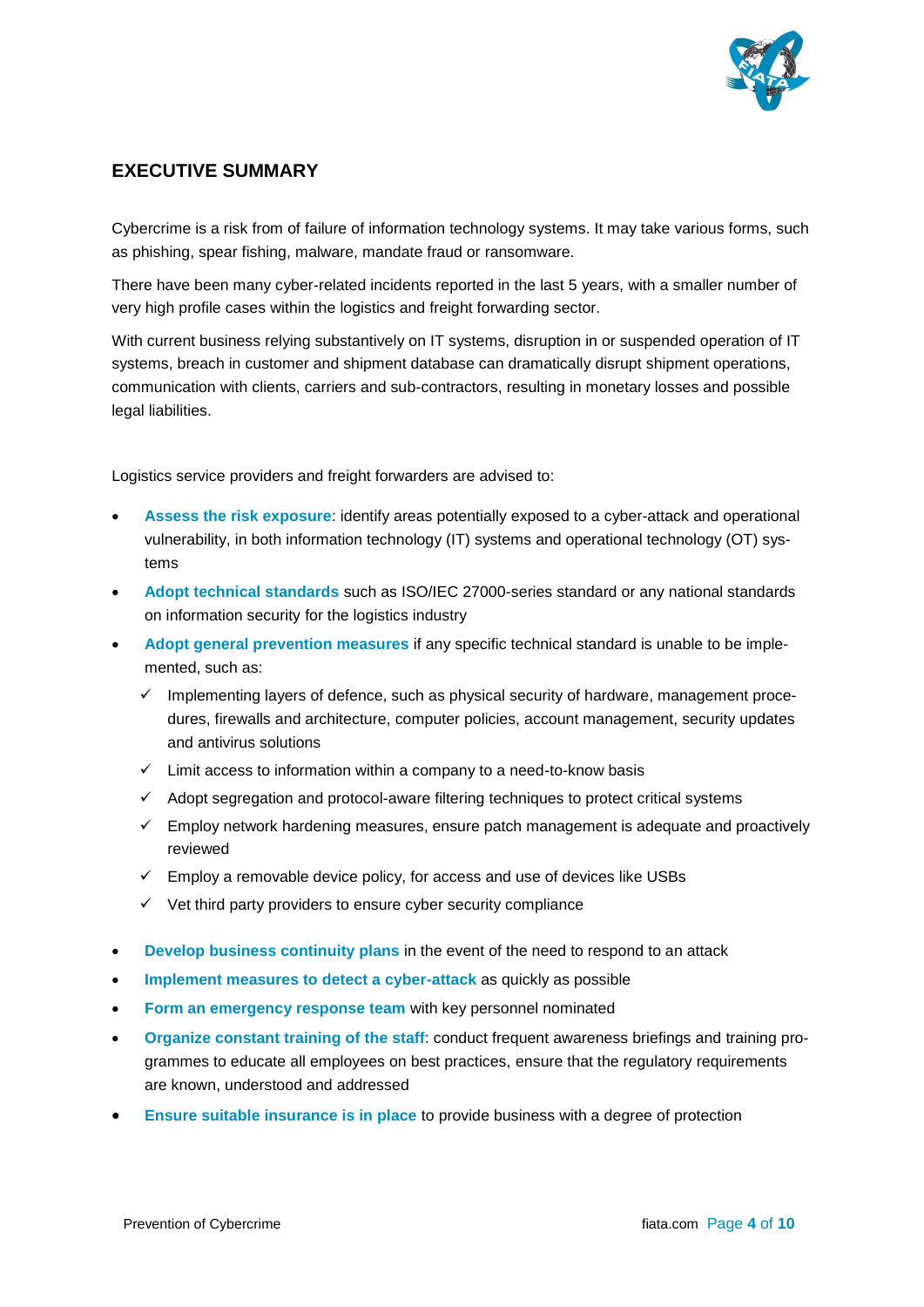

#### **WHAT IS CYBERCRIME?**

**Cybercrime** is defined by the Institute of Risk Management as "any risk of financial loss, disruption or damage to the reputation of an organisation from some sort of failure of its information technology systems."

The scope of the risk exposures related to cybercrime is far reaching, including persons infiltrating an organisation's IT systems, weaknesses in an organisation's procedures and people. Cyber-attacks may take any number of forms, common examples are phishing, spear fishing, malware, mandate fraud and ransomware.

Cyber-attacks can be extremely harmful for an organisation and results not only in large financial losses but also irreparable reputational damage and, through denial of access to services. They also can prevent a business from operating effectively to meet its customers' needs.

#### **THE THREAT IS REAL**

There have been many cyber-related incidents reported in the last 5 years, with a smaller number of very high profile cases within the logistics and freight forwarding sector.

Cyber incidents vary from unsophisticated mandate fraud scams through ransomware attacks to targeted attacks on specific IT infrastructure. There is no one-size-fits-all solution to this risk exposure. It should be highlighted that the majority of cases to date have not been targeted attacks.

The means to undertake such an attack is also now becoming less expensive and more accessible. Cyber criminals are able to purchase from the dark web Cyber-crime-as-a-service products, which act as an enabler where the criminal has limited technical capability.

In June 2017, A.P. Moller Maersk became a victim of an untargeted global malware attack known as "NotPetya". The impact on business activities was wide spread, impacting online cargo booking, general email correspondence and the ability to communicate with customers as well as operational challenges at as many as 76 port terminal operations globally. Whilst Maersk was able to recover quickly from the attack, it was reported to have had a financial impact of several hundred million dollars.



Businesses in the 21<sup>st</sup> Century are heavily reliant on their IT infrastructure. Many personnel have never known the former manual operation and so are entirely reliant upon the automation and efficiencies the IT infrastructure brings. The logistics and freight forwarding sector is a potentially vulnerable target given its service-based global nature and reliance on IT systems.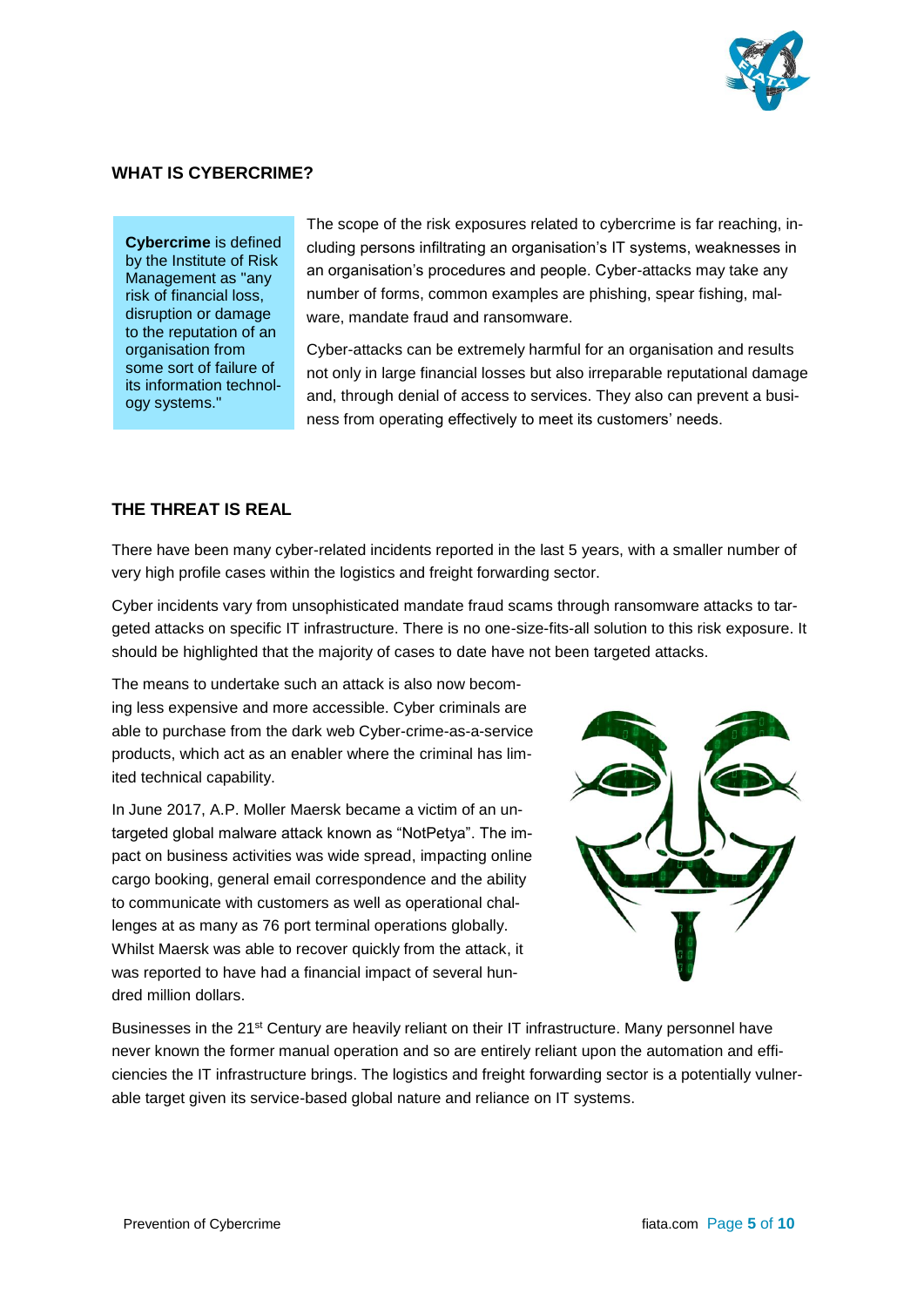



### **PERPETRATORS: MOTIVATIONS AND OBJECTIVES**

There are a number of perpetrators of cybercrimes, all of whom have personal motivations and objectives. It is useful to outline these groups and their motivations to better consider the threat of cyberattacks posed to your business.

| Group                                                     | <b>Motivation</b>                                              | <b>Objective</b>                                                                                                                                                                               |
|-----------------------------------------------------------|----------------------------------------------------------------|------------------------------------------------------------------------------------------------------------------------------------------------------------------------------------------------|
| Activists (including<br>disgruntled employ-<br>ees)       | Reputational damage<br>Disruption of operations<br>$\bullet$   | Destruction of data<br>Publication of sensitive data<br>٠<br>Media attention<br>Denial of access to IT systems                                                                                 |
| Criminals                                                 | Financial gain<br>Commercial espionage<br>Industrial espionage | Selling stolen data<br>Ransoming stolen data<br>٠<br>Ransoming system operability<br>Arranging fraudulent transport of cargo<br>Gathering intelligence for more sophisticated<br>crime (theft) |
| Opportunists                                              | The challenge/ kudos                                           | Getting through cyber security defences<br>Financial gain                                                                                                                                      |
| States/ state spon-<br>sored organisations/<br>terrorists | Political gain<br>Espionage                                    | Gaining knowledge<br>Disruption to economies and critical national in-<br>frastructure                                                                                                         |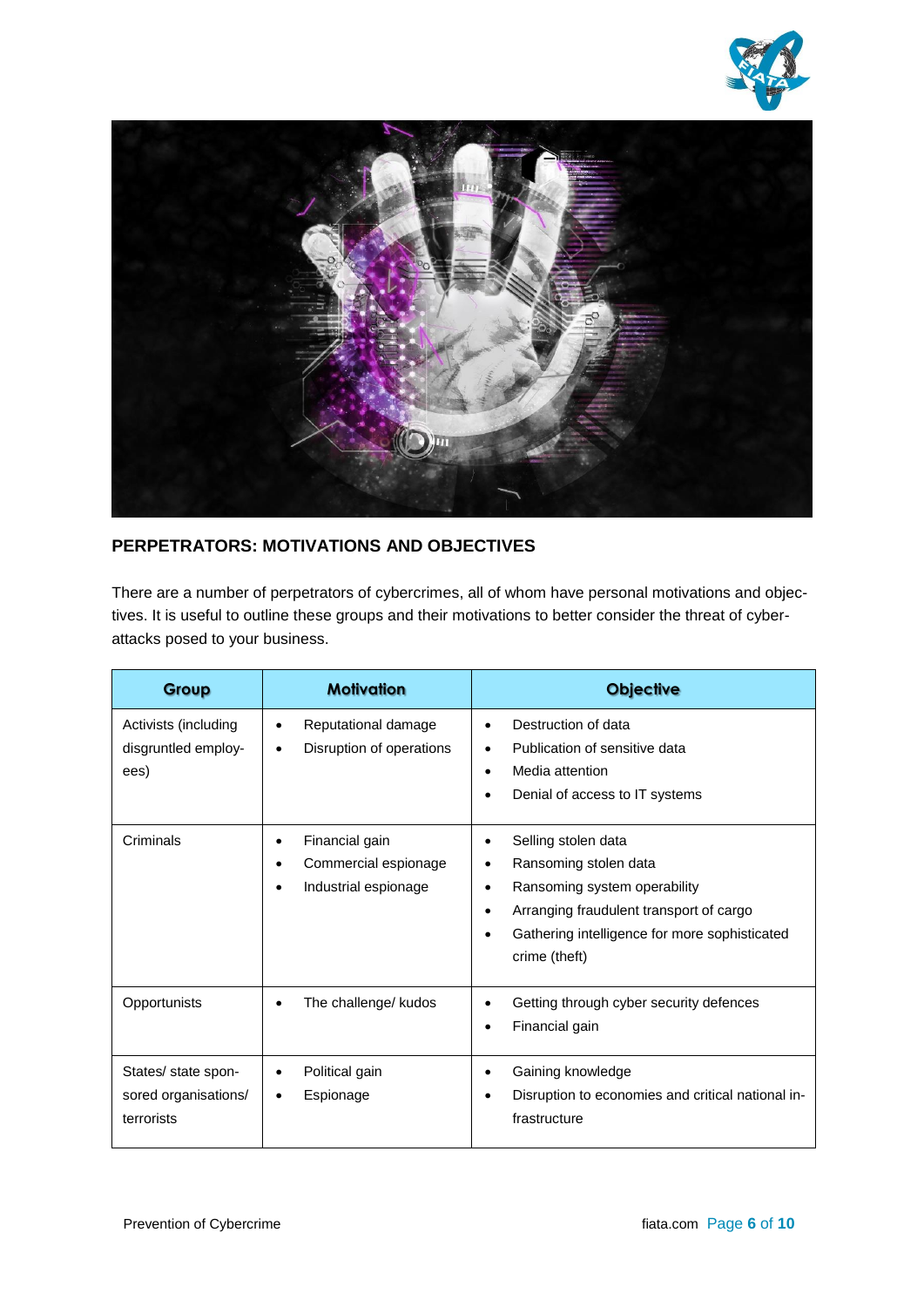

### **THE PRIMARY RISKS**

### **Business disruption**

This is arguably the largest risk in relation to a cyber-attack. Such attacks can prove to be extremely disruptive where complex business activities are concerned. Denial of services and access to customer information, email systems, phone systems, the internet, information databases, booking software, tracking software and EDI services can quickly cause great operational difficulties. A denial of services attack could also negatively impact your sub-contractors or tenants where they are afforded access to your systems. This highlights the importance of having a robust business continuity plan in place.

## **Costs Cost**

There will inevitably be an upfront financial cost in managing a cyber-attack. Whether replacing or updating computers and systems or having to pay for experts to assist in overcoming the challenges faced, the upfront costs can be unexpected and high.

# **Financial loss Financial loss**

The motivation of many untargeted cyberattacks is to extort money. Using denial of service ransomware, an attacker is able to leverage a ransom payment in return for granting access back to IT services. Internet enabled mandate fraud can also result in large financial losses to a business.

# **Reputational damage Reputational damage**

A cyber-attack on your business will undoubtedly have an impact on your customers. The effect could be direct in terms of the impact on the services that you are able to provide in the immediate aftermath, through to the potential of the attack infecting your customers' systems. Whilst overcoming the practical impact of a cyber-attack may take a matter of days or weeks, reputational damage and loss of confidence in your business has the potential to last for many years.

### **Loss of Intellectual Property**

Businesses digitally retain a huge volume of IP, ranging from confidential customer information and commercially sensitive data to product specific information. Theft of such information as a result of a cyberattack is a real threat.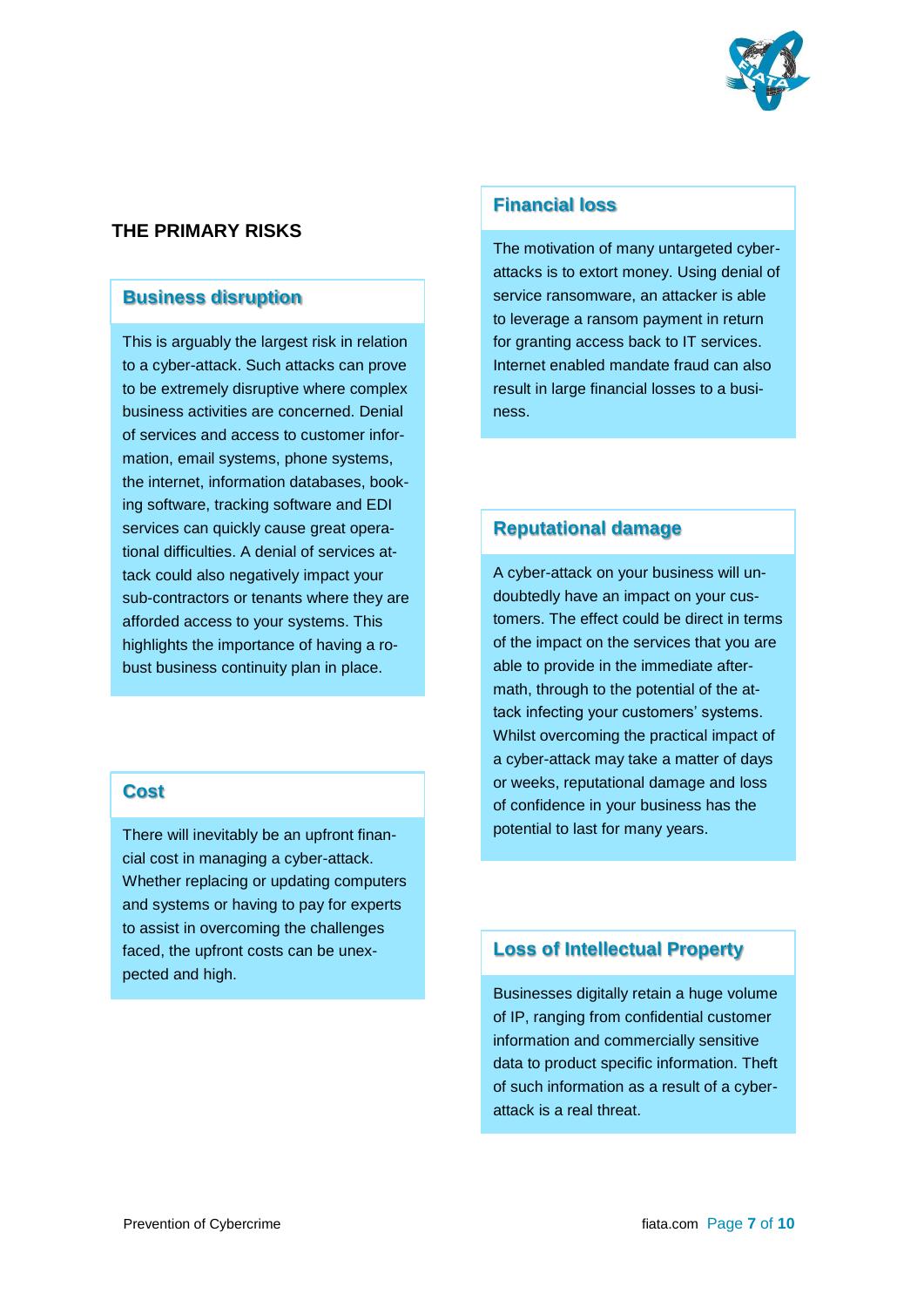

### **RELATIVE REGULATIONS**

National, regional and international regulations to protect businesses from cyber-attacks continue to develop, for instance:

- EU General Data Protection Regulation (GDPR) *[https://ec.europa.eu/commission/priori](https://ec.europa.eu/commission/priorities/justice-and-fundamental-rights/data-protection/2018-reform-eu-data-protection-rules_en)[ties/justice-and-fundamental-rights/data-protection/2018-reform-eu-data-protection-rules\\_en](https://ec.europa.eu/commission/priorities/justice-and-fundamental-rights/data-protection/2018-reform-eu-data-protection-rules_en)*
- EU Directive on the security of network and information systems (NIS Directive) *<https://www.ncsc.gov.uk/topics/nis-directive>*
- IMO Resolution MSC.428 (98) [http://www.imo.org/en/OurWork/Security/Guide\\_to\\_Mari](http://www.imo.org/en/OurWork/Security/Guide_to_Maritime_Security/Documents/Resolution%20MSC.428(98).pdf)*[time\\_Security/Documents/Resolution%20MSC.428\(98\).pdf](http://www.imo.org/en/OurWork/Security/Guide_to_Maritime_Security/Documents/Resolution%20MSC.428(98).pdf)*

### **WHAT TO DO?**

The International Maritime Organization (IMO) framework suggests that the cyber-attack risk should be approached using the following framework:

- **↑** Identify: define personnel roles and responsibilities for cyber risk management and identify the systems, assets, data and capabilities that pose risks to operations if disrupted.
- **Protect**: implement risk-control processes and contingency planning to protect against a cyber event and ensure continuity of operations.
- **Detect**: develop and implement activities necessary to detect a cyber-attack as quickly as possible.
- **Respond**: develop and implement activities and plans to provide resilience and to restore systems necessary for continued operations.
- **Recover**: identify measures to back up and restore systems necessary for any affected operations. A proactive approach should be taken when considering this particular risk exposure.

### **Assess the risk exposure**

As highlighted by recent cases, the logistics and freight forwarding industry is not immune from cyberattacks. When they do occur, they have the potential to inflict high consequences on a business. It is essential therefore to give due consideration to assess this risk and prepare your business accordingly.

It is recommended that businesses should check:

 $\checkmark$  Any areas where they are potentially exposed to a cyber-attack and any consequent operational vulnerability.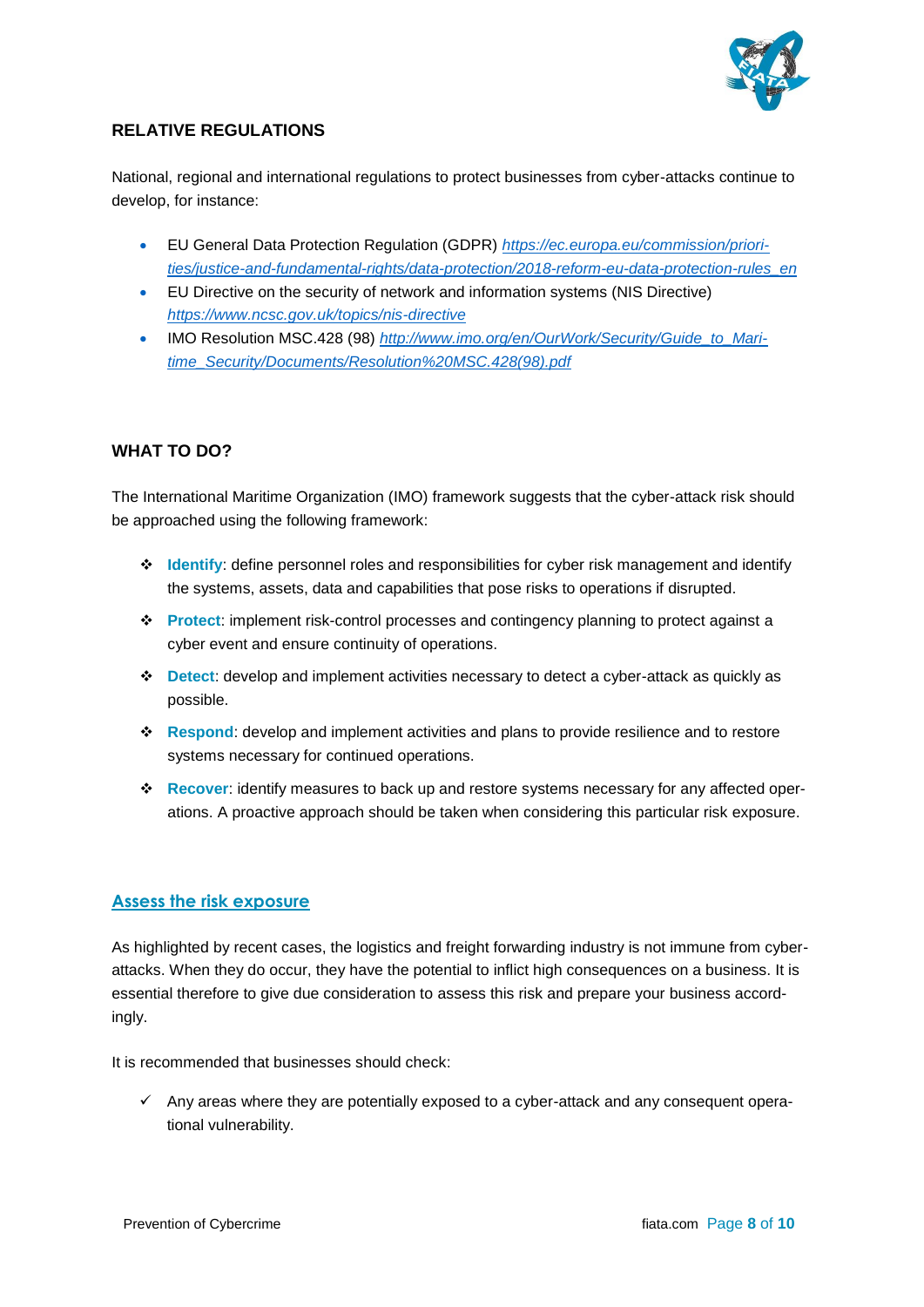

- Vulnerability assessments of all systems should be conducted to identify those systems critical to the business, understand the potential exposures faced by each and the impact on overall business continuity in the event of a cyber-attack.
- Businesses should consider to check both information technology (IT) systems and operational technology (OT) systems.

IT systems refer to the technology used for information processing that include software, hardware and communications software. OT systems however refer to hardware and software used to detect or cause a change through monitoring and control of physical devices and processes. This is found in cyber-physical systems including RF communications, navigation systems, cargo handling and terminal operating systems.

- Businesses may take reference from ISO/IEC TS 27008, *Information technology – Security techniques – Guidelines for the assessment of information security controls*, which provides guidance on assessing the controls in place to ensure they are fit for purpose, effective and efficient, and in line with company objectives.
- Conduct comprehensive threat assessments to determine the threat landscape and understand the potential attack surface faced by logistics facilities.
- $\checkmark$  Whether business continuity plans are in place in the event of the need to respond to such an attack.
- $\checkmark$  Whether key personnel are nominated to be in charge of daily maintenance of the IT systems and OT systems, detection of cyber-attacks and, in case of attacks, to form an emergency response team.
- $\checkmark$  Whether both key personnel and staff are suitably trained and aware of their responsibilities in terms of cyber security measures, the immediate response and the escalation procedure within the business in order to trigger a timely response.
- $\checkmark$  Whether the regulatory requirements are known, understood and addressed in order to protect the business.
- $\checkmark$  Whether suitable insurance is in place to provide the business with a degree of protection.

### **Prevention measures**

Whilst not exhaustive, below is a list of preventative strategies that could be considered by businesses. Businesses are suggested to adopt relevant technical standards, national or international, to establish a relatively high protection level. For companies that may not have sufficient technical or financial capacities at present, the general prevention measures below are advised.

- **Adopt technical standards on information security management:**
	- 1) ISO/IEC 27000-series

ISO/IEC 27000-series comprise information security management system (ISMS) standards published by the International Organisation for Standardisation (ISO) and the International Electrotechnical Commission (IEC).